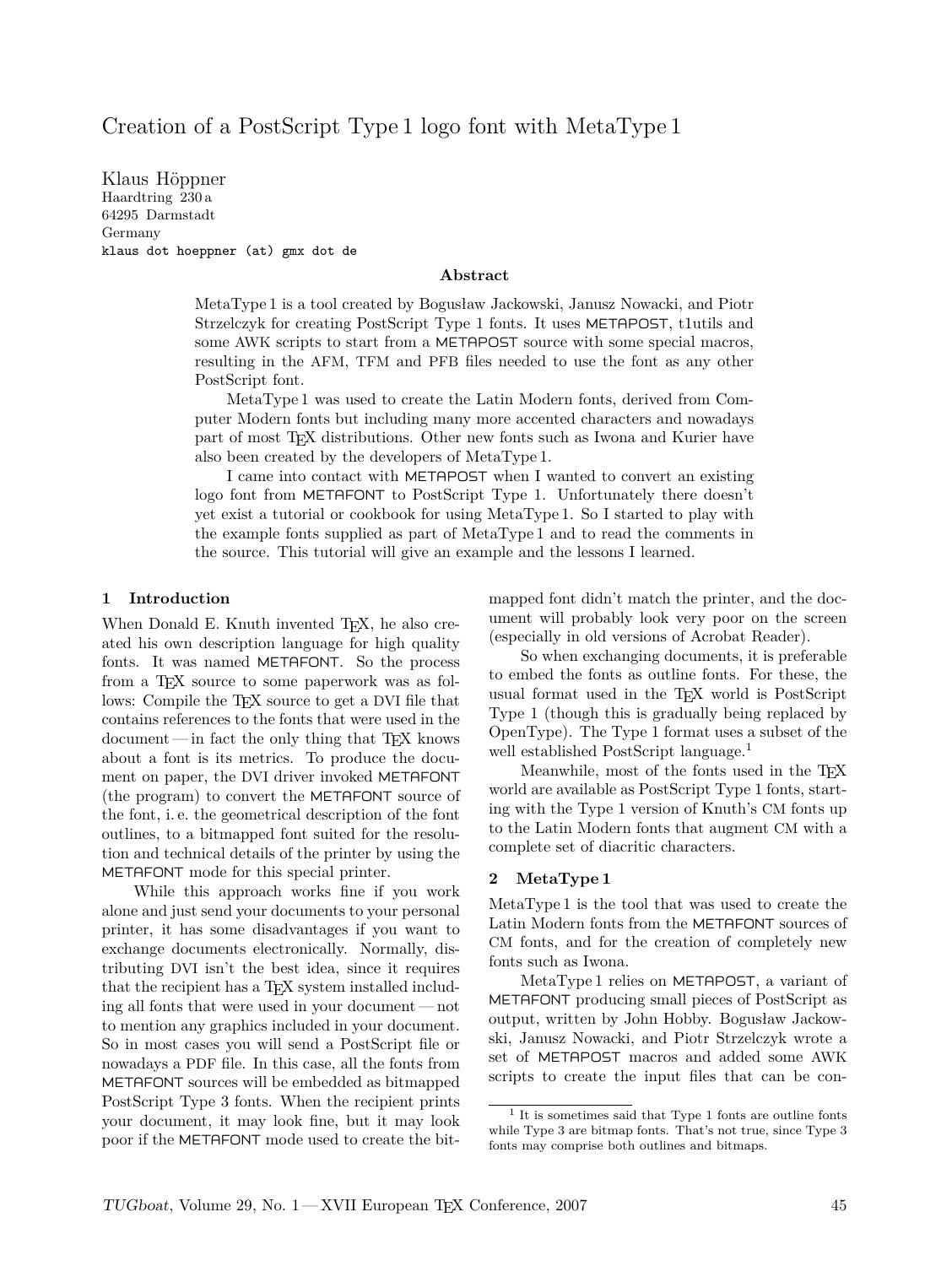verted to Type 1 with t1utils. Thus, one advantage of MetaType 1 is that it uses a source format that is very similar to the old METAFONT sources.

## **3 Our example**

I came into touch with MetaType 1 when I wasn't satisfied with the DANTE logo being typeset from the old METAFONT source with all the disadvantages mentioned above. So I wanted to give Meta-Type 1 a try to convert the DANTE logo font into a PostScript Type 1 font.

Fortunately, the DANTE logo font contains just the characters needed to set the logo:

# $\cap$ nte

So, it was just five characters for which the META-FONT source had to be made suitable to be processed with MetaType 1.

Unfortunately, I found out that the available documentation for MetaType 1 was rather limited: articles from conference talks [1, 2], the commented source for the MetaType 1 macros and two sample fonts that are part of the MetaType 1 distribution.

But in the end, I found my way, and as you will see, was able to create my own Type 1 font. To make things a bit simpler for this tutorial, I will show the steps I made for a small test font with just two characters, "a" and "t", simplified compared to the original characters from the DANTE logo font. Hopefully it will make the presented source more understandable, even if you haven't programmed in METAPOST before.

## **3.1 Installation**

Installing MetaType 1 was easy enough. I downloaded the ZIP archive file from CTAN [3] and copied the files to the appropriate locations of my local texmf tree: the .mp files into metapost/mt1, the .mft files into mft/mt1, the .sty files into macros/generic/mt1, and finally the .awk and .dat files into scripts/mt1. 2

The main problem in my case was that Meta-Type 1 was shipped with a set of DOS batch files that are used to create the fonts, but I was using GNU/Linux. So I looked into these files to find out what they do — in fact they were rather simple, just calling METAPOST to produce a small PostScript file for every glyph in the font and then using some AWK scripts to merge and assemble these files into a raw PostScript font that is converted into Post-

Listing 1: First definition of "a" and "t".

```
encode ("a") (ASCII "a");
introduce "a" (store+utilize) (0) ();
beginglyph("a");
path pa, pb, pc;
z0 = (round\text{hdist}+radius,radius);z1 = (round\_hdist+2radius-strength, 0);pa = fullcircle scaled 2 radius shifted z0;
pb = reverse fullcircle
     scaled (2radius-2strength) shifted z0;
pc = unitsquare xscaled strength
     yscaled 2radius shifted z1;
Fill pa;
unFill pb;
Fill pc;
fix_hsbw(2radius+round_hdist+hdist,0,0);
endglyph;
encode ("t") (ASCII "t");
introduce "t" (store+utilize) (0) ();
beginglyph("t");
path pa, pb;
z0 = (hdist+3.5strength,1.5strength);
x1 = hdist + 2strength;
x2 = x1 + \text{strength};
y1 = y2 = height;z3 = (hdist,height-3strength);
pa = z1-- (halfcircle rotated 180
         scaled 3strength shifted z0)
    -- (reverse halfcircle rotated 180
         scaled strength shifted z0)
    -- z2 -- cycle;
pb = unitsquare xscaled 5strength
     yscaled strength shifted z3;
Fill pa;
Fill pb;
fix_hsbw(2hdist+5strength,0,0);
endglyph;
```
Script Type 1 with t1asm (part of t1utils). So several immediate files and steps are involved, but the workflow is straightforward. Eventually, I wrote a small Makefile that does the job on a Unix system, as shown in listing 3. From this point, I could create the TFM, PFB and MAP files for a font with the command make FONT=myfont.

I also manually created an FD file for using the font in LATEX. These files could all be installed into the appropriate locations inside a texmf tree. Testing of a font is convenient in pdfTEX since one can use a MAP file locally in a document using the \pdfmapfile primitive, while for a real font one normally will install the MAP file using the updmap script (or equivalent).

<sup>2</sup> This location isn't required since these files aren't found by the Kpathsea library, but instead via an environment variable, but at least this location seemed to be meaningful.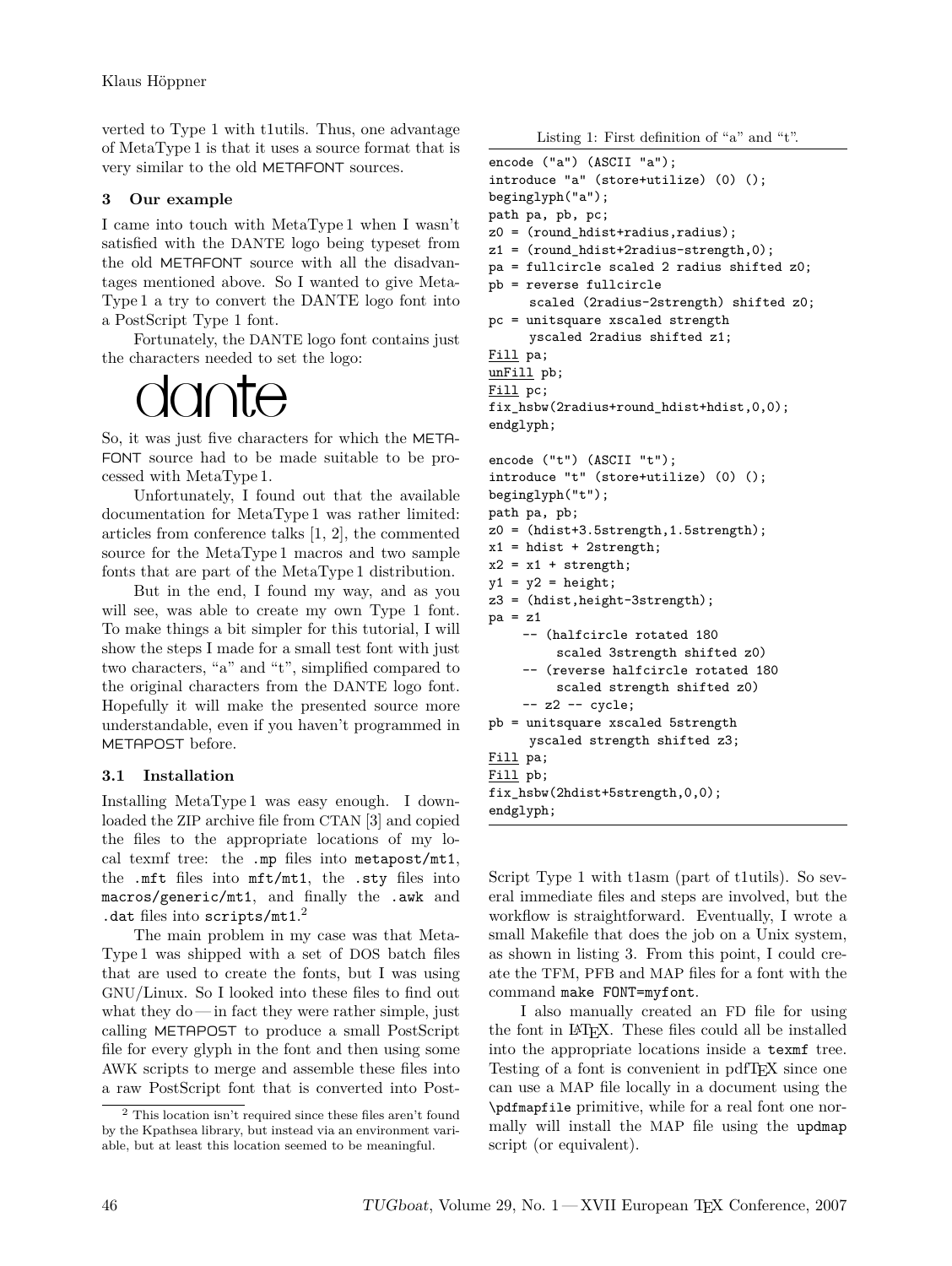#### **3.2 The first font**

After these prerequisites were done, I could start with my first font. I copied the file tapes.mp (a sample font that is part of the MetaType 1 distribution) into myfont.mp, found several settings with font parameters starting with  $pf$  info  $*$ , changed them where appropriate (font name, family, creator, etc.) and kept the rest unchanged.

Then I defined the first two characters according to the following rule:

*Characters consist of closed paths, filled or unfilled paths, where filled paths always turn counter clockwise and unfilled paths always clockwise.*

So when designing the letter "a", I defined an outer circle that was filled and then an inner circle to be unfilled and then a rectangular shape as vertical stem. And the letter "t" was just built from a vertical stem (with a hook at the right bottom) and a horizontal bar. The definitions for the characters are shown in listing 1.

Please notice in the definition of letter "a", that the path for the outer circle is a (counter clockwise) fullcircle, while the inner circle is a reverse fullcircle, since the former one is filled while the latter one is unfilled. Filling and unfilling of the paths is done by the macros Fill and unFill; these macros warn you if the turning direction of the path is wrong.

Proofs for the glyphs are produced by compiling the file myfont.mp with METAPOST. As you can see, they really do look like an "a" and a "t":



Now let's see how the Type 1 font looks:



Something went wrong. After taking a closer look, it becomes obvious. The regions where filled paths overlap become unfilled. This is due to the fact that filling of paths is done with an *exclusive-or* fill, i. e. when filling a path, regions inside that are already black become white. As this isn't what we want to achieve, we formulate another rule to keep in mind:

*Paths must not overlap!*

Although it is possible with pure METAPOST to find the intersection points of paths to remove overlapping parts, this tends to be painful. Since Meta-Type 1 was used to attach cedilla and ogonek accents to various characters in the extension of CM to LM, this painful work of finding the outline of two overlapping paths was encapsulated into a macro that is part of MetaType 1, named find\_outlines. Let's see how this macro is utilized for the letter "a":

#### find\_outlines(pa,pc)(r); Fill r1;

It finds the outline of the two overlapping paths pa and pc, with the result written in the path array r. The result is an array because the outline of the paths may consist of more than one path, but in our case it is just one path, accessible as r1. The same is applied for the letter "t" (just the names of the two paths slightly differ).

When filling the new outlines instead of the overlapping paths, we now get the following result:



So, obviously finding the outline path for the "t" worked, but it failed for the "a". Why? Because in the case of the "a", both paths touch in one point without crossing at the right side of the vertical stem, i. e. they have an intersection point with the same direction vector. This confuses the macro that finds the outlines since it doesn't know which path to follow— and in this case it chooses wrong. So, let's bear in mind another rule:

*Paths must not touch tangentially!*

To resolve the problem, we use a simple trick: Shift the vertical stem a tiny amount to the right, so that the paths don't touch anymore. In META-POST you can use eps as a tiny positive number (in mathematics, an arbitrary small number is usually denoted by  $\epsilon$ ). The following lovely characters are the result (the METAPOST definitions are shown in listing 2):



#### **3.3 Kerning**

Our glyphs are ready, but a normal font has more features, such as kerning pairs and ligatures. In the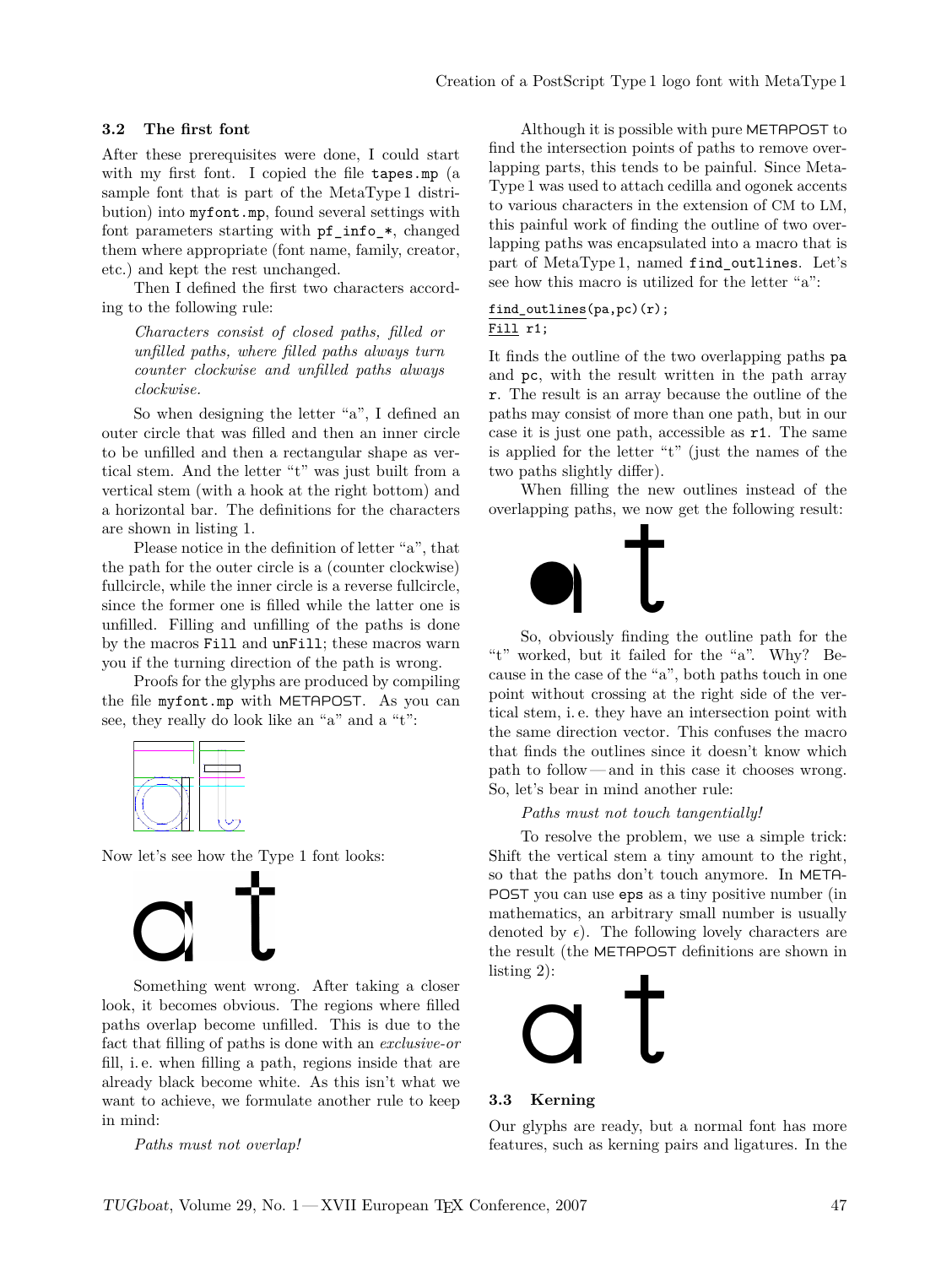Listing 2: Definition of "a" and "t" with outlines.

```
encode ("a") (ASCII "a");
introduce "a" (store+utilize) (0) ();
beginglyph("a");
path pa, pb, pc, r;
z0 = (round_hdist+radius,radius);
z1 = (round_hdist+2radius-strength+eps,0);
pa = fullcircle scaled 2 radius shifted z0;
pb = reverse fullcircle
     scaled (2radius-2strength) shifted z0;
pc = unitsquare xscaled strength
     yscaled 2radius shifted z1;
find_outlines(pa,pc)(r);
Fill r1;
unFill pb;
fix hsbw(2radius+round hdist+hdist,0,0);
endglyph;
encode ("t") (ASCII "t");
introduce "t" (store+utilize) (0) ();
beginglyph("t");
path pa, pb, r;
z0 = (hdist+3.5strength,1.5strength);
x1 = hdist + 2strength;
x2 = x1 + \text{strength};
y1 = y2 = height;z3 = (hdist,height-3strength);
pa = z1-- (halfcircle rotated 180
         scaled 3strength shifted z0)
    -- (reverse halfcircle rotated 180 scaled
         strength shifted z0)
    - z2 - cycle;
pb = unitsquare xscaled 5strength
     yscaled strength shifted z3;
find_outlines(pa,pb)(r);
Fill r1;
fix_hsbw(2hdist+5strength,0,0);
endglyph;
```
former case, for a pair of characters the horizontal spacing between them is changed, while in the latter case a character pair is replaced by another glyph.

Defining a kerning pair in MetaType 1 is simple. *After* the definition of the glyphs, we can add a kerning table. In our case it looks like this:

```
LK("a") KP("t")(-3ku); KL;
```
In the list of ligatures and kernings for the letter "a" we define a kerning of *−*3 ku if it is followed by the letter "t" to remove the optical gap between them (the kerning unit 'ku' is defined elsewhere in the METAPOST source). The effect of kerning is shown in figure 1.

Ligatures don't make sense for our sample font,



**Figure 1**: Our font without (top) and with (bottom) kerning.



**Figure 2**: Hinting information (shaded areas).

so I leave them out for this tutorial. In principle they work similarly; you merely define from which slot in the font the replacement for a specified character pair is to be taken.

## **3.4 Hinting**

When you embed fonts as outline fonts, you leave the task of rasterizing the glyphs to your output device (printer or viewer). Unfortunately, this final result may look rather poor, especially on low resolution devices such as screens. Imagine the letter "H" and how it is rasterized into pixels. If we're unlucky, the left and right vertical stem will have a different width. On a printer with 1200 dpi it's nearly unnoticeable, but on the screen a difference of one pixel makes it look quite ugly.

To prevent this, high quality fonts use a mechanism called "hinting" to help the rasterizer (e. g. the PostScript RIP in a printer) to keep vertical or horizontal stems the same width.

MetaType 1 supports hinting by providing the macros fix\_hstem and fix\_vstem that try to find horizontal or vertical stems of a given width and add hinting information for them. For example, since we know that our letters "a" and "t" have stems of the width strength, we add hinting information by

## fix\_hstem(strength,pa,pb);

fix\_vstem(strength,pa,pb);

You can see what hinting information was found as shaded areas in the proofs (figure 2).

### **4 Conclusions**

I found that MetaType 1 is a suitable tool to create PostScript Type 1 fonts. Though there is a lack of